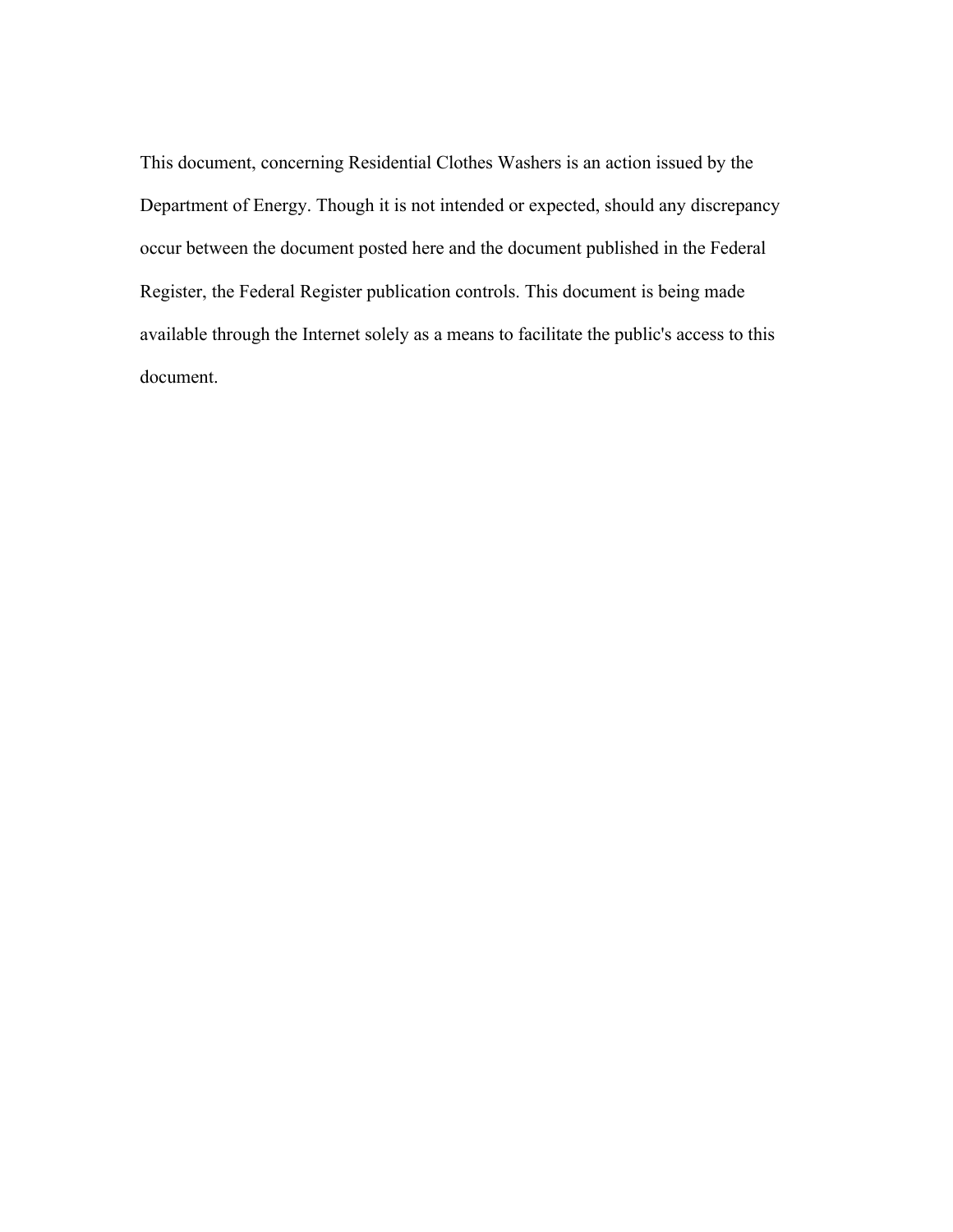## **[6450-01-P] DEPARTMENT OF ENERGY 10 CFR Part 430 [EERE**– **2017**–**BT**–S**TD**–**0014] RIN 1904**–**AD98**

**Energy Conservation Program: Energy Conservation Standards for Residential Clothes Washers;** Reopening of Comment Period

**AGENCY:** Office of Energy Efficiency and Renewable Energy, Department of Energy.

**ACTION:** Notification of data availability; reopening of public comment period.

**SUMMARY:** The U.S. Department of Energy ("DOE") is reopening the public comment period for the notification of data availability ("NODA") that published in the *Federal Register* on April 13, 2022, regarding additional testing conducted in furtherance of the development of the translations between the current test procedure and the proposed new test procedure for residential clothes washers.

**DATES:** The comment period for the NODA that published in the *Federal Register* on April 13, 2022 (87 FR 21816) is reopened. DOE will accept comments, data, and information regarding this NODA no later than May 27, 2022.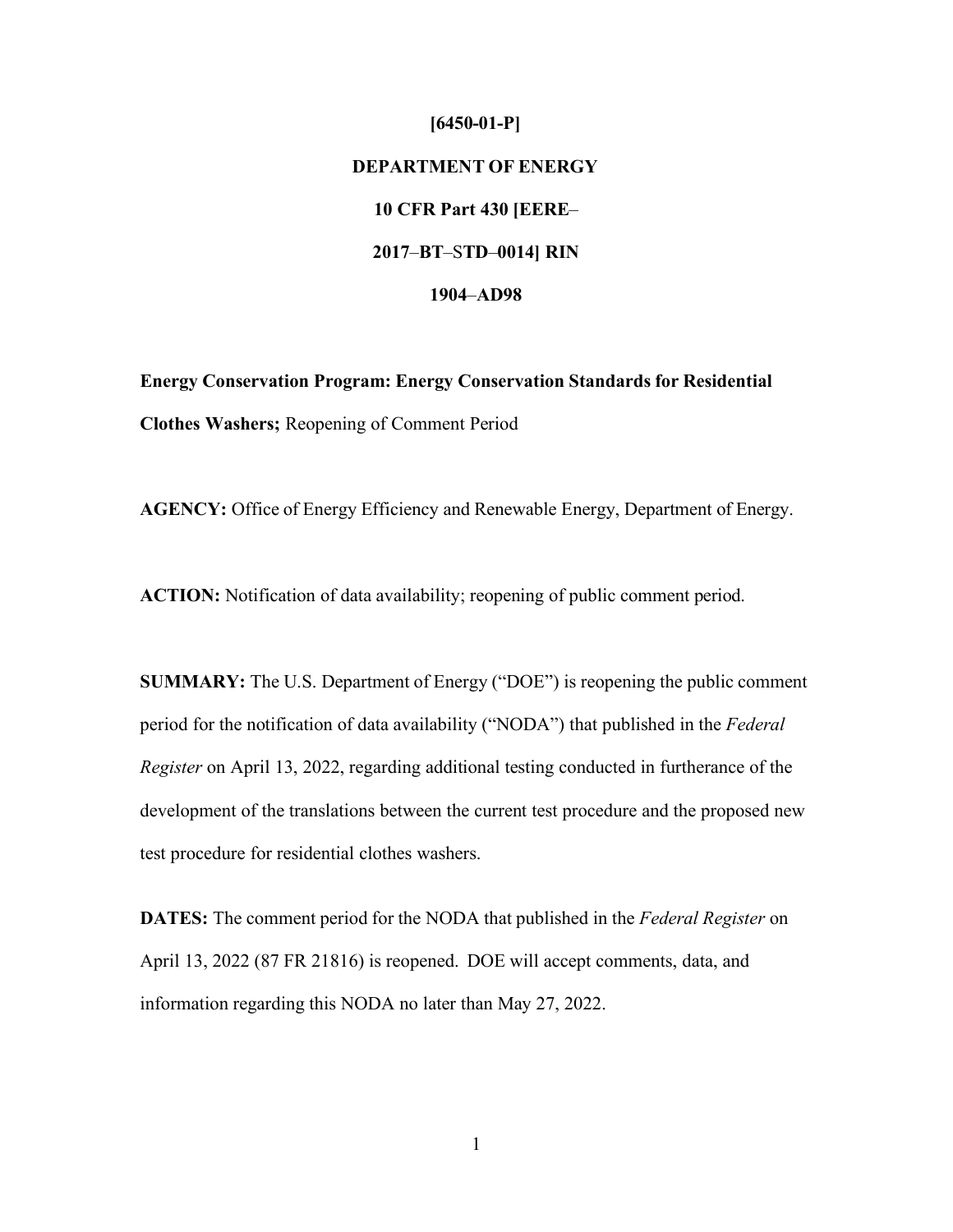**ADDRESSES:** Interested persons are encouraged to submit comments using the Federal eRulemaking Portal at *[www.regulations.gov](http://www.regulations.gov/)*. Follow the instructions for submitting comments. Alternatively, interested persons may submit comments, identified by docket number EERE-2017-BT-STD-0014 by any of the following methods:

(1) *Federal eRulemaking Portal*: *[www.regulations.gov](http://www.regulations.gov/)*. Follow the instructions for submitting comments.

(2) *Email*: *[ConsumerClothesWasher2017STD0014@ee.doe.gov](mailto:ConsumerClothesWasher2017STD0014@ee.doe.gov)*. Include the docket number EERE-2017-BT-STD-0014 or regulatory information number ("RIN") 1904– AD98 in the subject line of the message.

No telefacsimiles ("faxes") will be accepted.

Although DOE has routinely accepted public comment submissions through a variety of mechanisms, including postal mail and hand delivery/courier, the Department has found it necessary to make temporary modifications to the comment submission process in light of the ongoing COVID-19 pandemic. DOE is currently suspending receipt of public comments via postal mail and hand delivery/courier. If a commenter finds that this change poses an undue hardship, please contact Appliance Standards Program staff at (202) 586-1445 to discuss the need for alternative arrangements. Once the COVID-19 pandemic health emergency is resolved, DOE anticipates resuming all of its regular options for public comment submission, including postal mail and hand delivery/courier.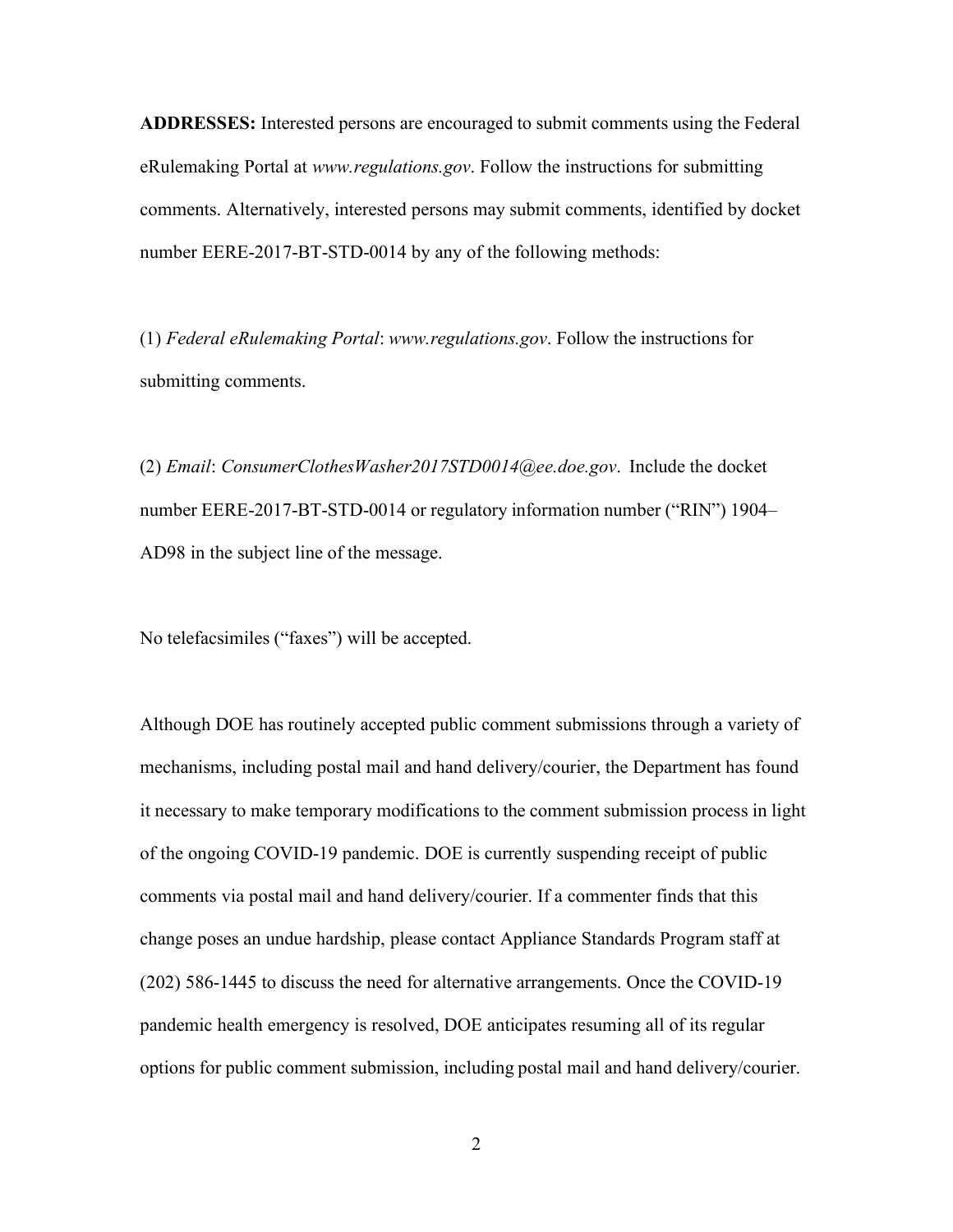*Docket*: The docket for this activity, which includes *Federal Register* notices, comments, and other supporting documents/materials, is available for review at *[www.regulations.gov](http://www.regulations.gov/)*. All documents in the docket are listed in the *[www.regulations.gov](http://www.regulations.gov/) index*. However, some documents listed in the index, such as those containing information that is exempt from public disclosure, may not be publicly available.

The docket web page can be found at *[www.regulations.gov/docket/EERE-2017-](http://www.regulations.gov/docket/EERE-2017-) BT-STD-0014*. The docket web page contains instructions on how to access all documents, including public comments in the docket.

## **FOR FURTHER INFORMATION CONTACT:**

Mr. Bryan Berringer, U.S. Department of Energy, Office of Energy Efficiency and Renewable Energy, Building Technologies Office, EE–5B, 1000 Independence Avenue, SW., Washington, DC 20585–0121. Telephone: (202) 586–0371. Email: *[ApplianceStandardsQuestions@ee.doe.gov](mailto:ApplianceStandardsQuestions@ee.doe.gov)*.

Ms. Kathryn McIntosh, U.S. Department of Energy, Office of the General Counsel, GC–33, 1000 Independence Avenue, SW., Washington, DC 20585–0121. Telephone: (202) 586–2002. Email: *[KathrynMcIntosh@hq.doe.gov](mailto:KathrynMcIntosh@hq.doe.gov)*.

For further information on how to submit a comment or review other public comments and the docket contact the Appliance and Equipment Standards Program staff at (202) 287-1445 or by e-mail: *[ApplianceStandardsQuestions@ee.doe.gov](mailto:ApplianceStandardsQuestions@ee.doe.gov)*.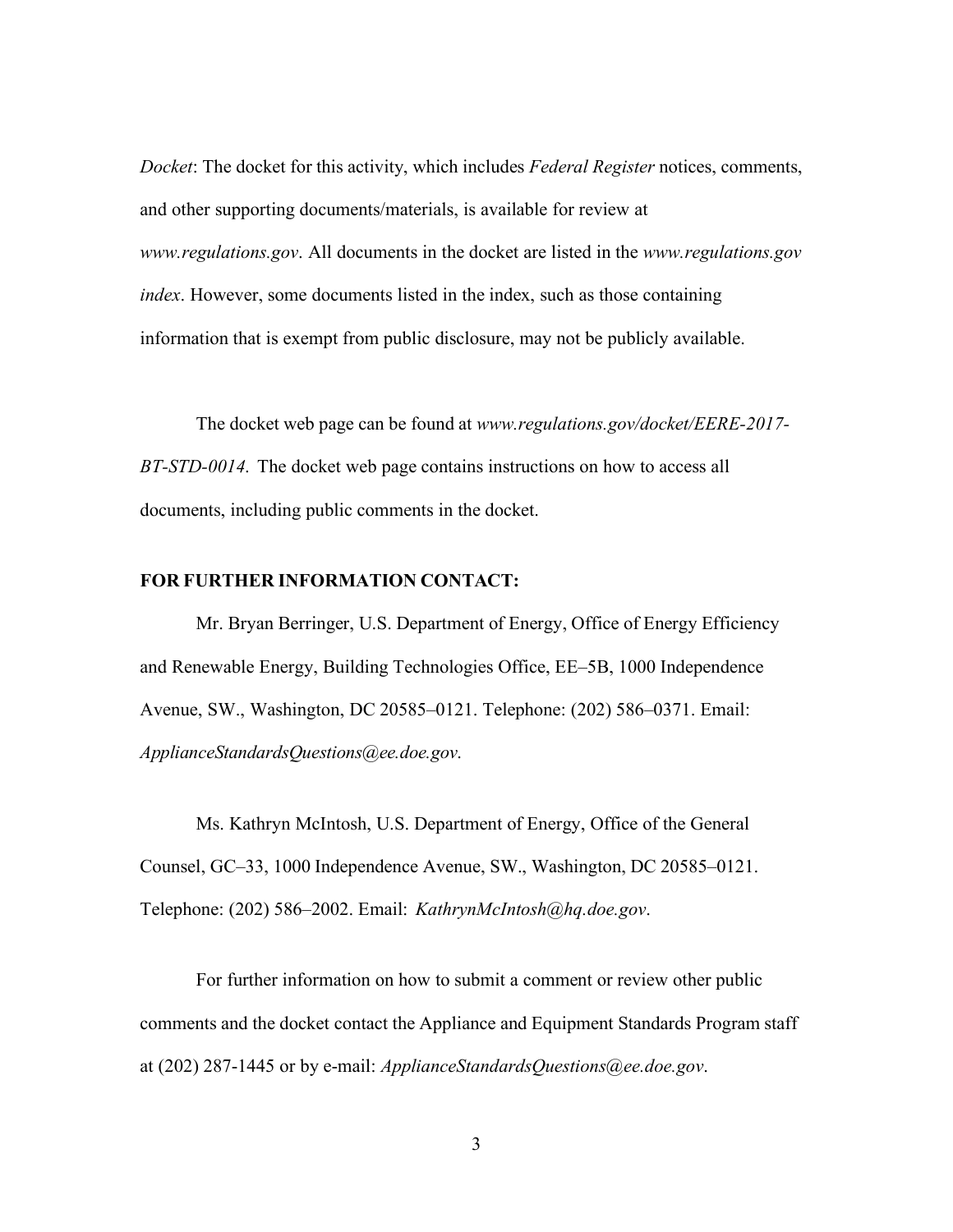## **SUPPLEMENTARY INFORMATION:**

On September 1, 2021, DOE published a test procedure notice of proposed rulemaking proposing to establish a new test procedure for residential clothes washers ("RCWs") at 10 CFR part 430, subpart B, appendix J, which would establish new energy efficiency metrics: an "energy efficiency ratio" and a "water efficiency ratio." 86 FR 49140.

On September 29, 2021, DOE published a preliminary analysis of energy conservation standards for RCWs, which presented preliminary translations between the energy and water efficiency metrics as measured by the current test procedure and the new energy and water efficiency metrics as measured by the proposed new test procedure. 86 FR 53886.

On April 13, 2022, DOE published a NODA presenting the results of additional testing conducted in furtherance of the development of the translations between the current test procedure and the proposed new test procedure. 87 FR 21816. DOE requested comments, data, and information regarding the data. Comments were originally due on May 13, 2022.

On May 4, 2022, DOE received a comment from the Association of Home Appliance Manufacturers ("AHAM") requesting that DOE hold a public meeting where stakeholders may raise questions and seek clarity on DOE's data presented in the NODA. In its comment, AHAM summarized its questions regarding the data presented in the NODA.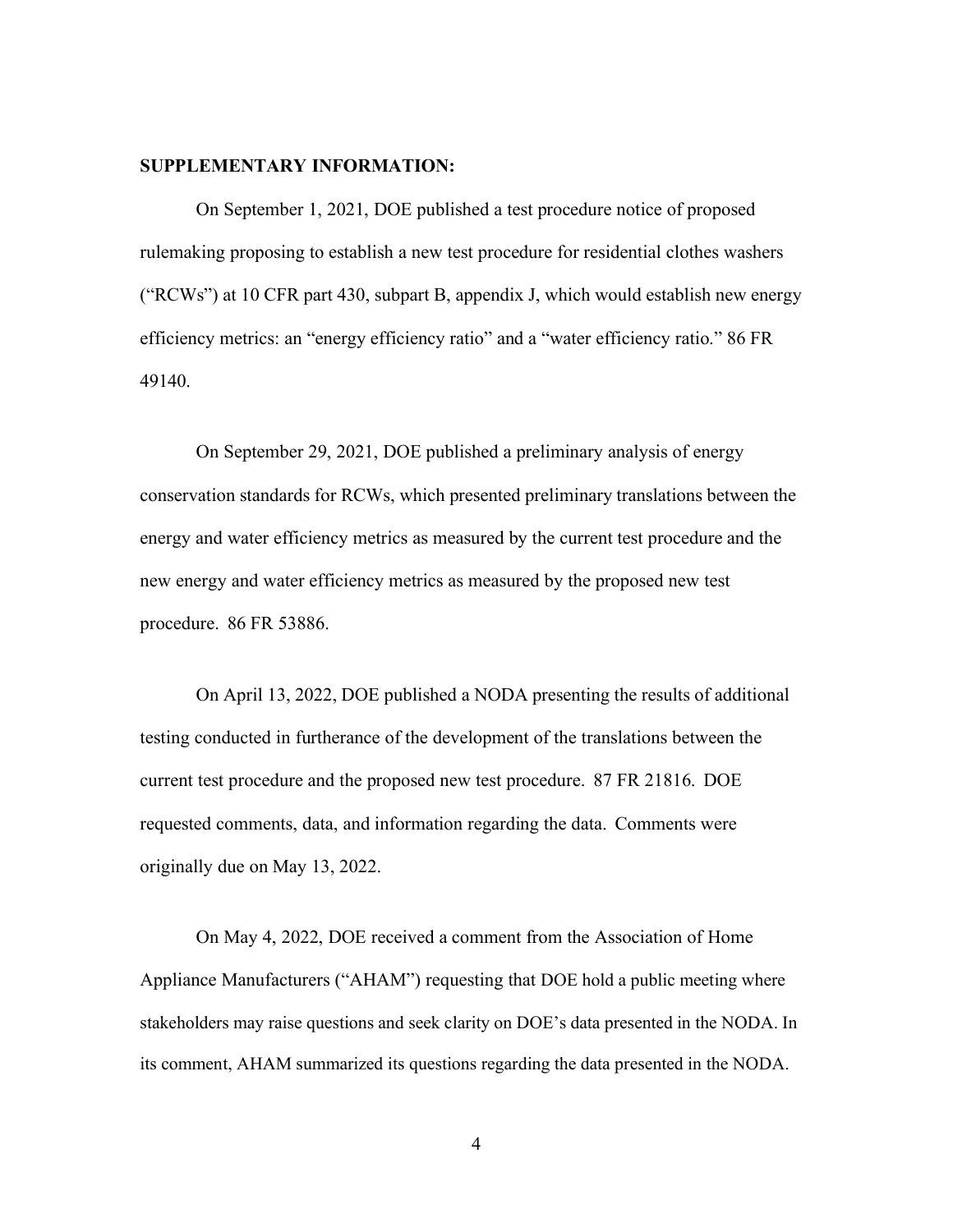AHAM additionally requested a comment period extension of 30 days from the date of the public meeting.

DOE has reviewed the request, including the specific questions raised in the comment, and has considered the benefit to stakeholders in providing additional data and information to address these questions and additional time to review such information. DOE will provide additional data and information in a separate notification to be made available in the rulemaking docket. Accordingly, DOE has determined that an extension of the comment period is appropriate and is hereby reopening the comment to May 27, 2022. DOE specifically encourages AHAM to submit data and results of any testing performed by AHAM members so that these may be made available to interested parties in the docket for this rulemaking.